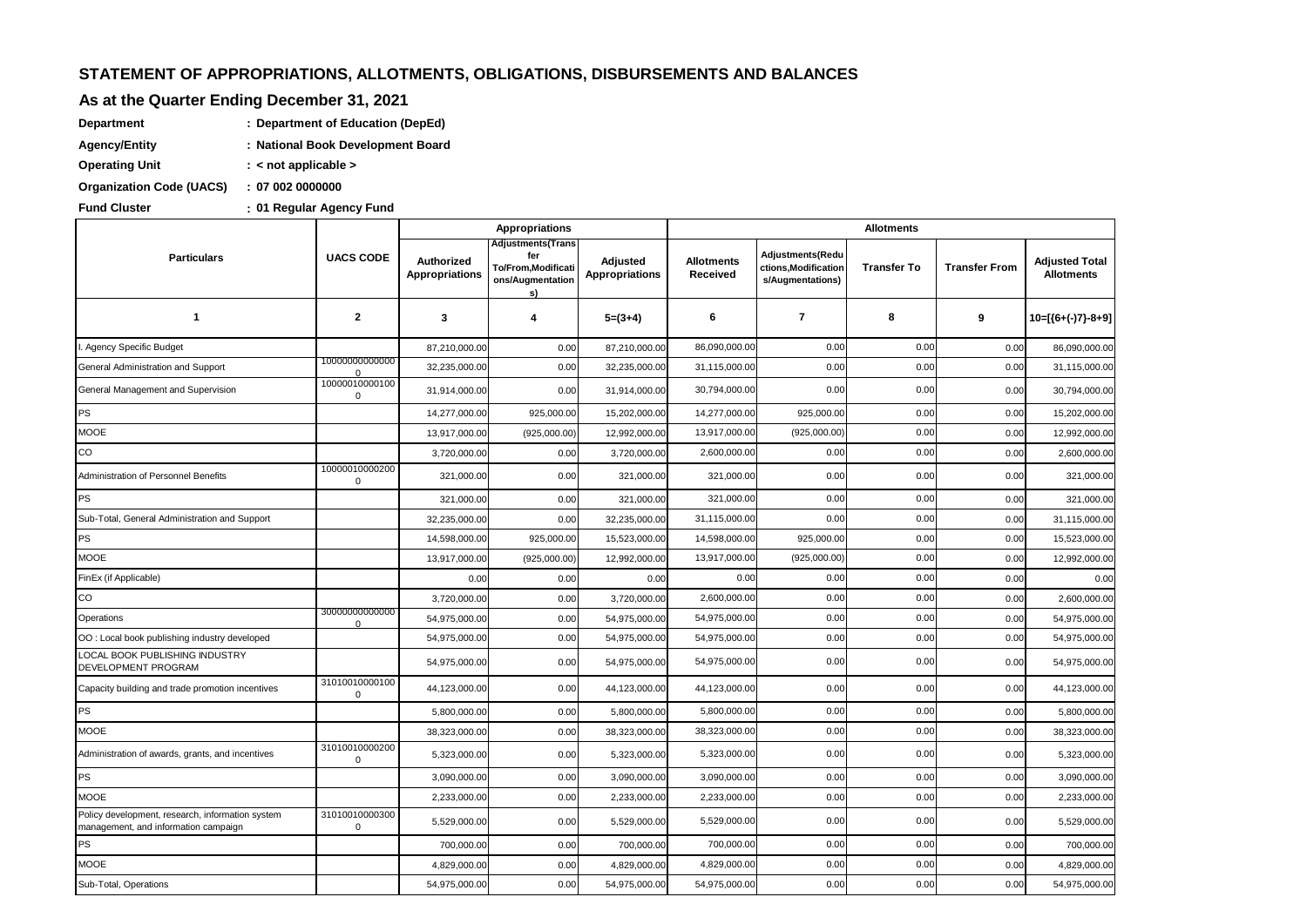|                                                                                          |                  |                                     | <b>Appropriations</b>                                                           |                                   |                               |                                                              | <b>Allotments</b>  |                      |                                            |
|------------------------------------------------------------------------------------------|------------------|-------------------------------------|---------------------------------------------------------------------------------|-----------------------------------|-------------------------------|--------------------------------------------------------------|--------------------|----------------------|--------------------------------------------|
| <b>Particulars</b>                                                                       | <b>UACS CODE</b> | Authorized<br><b>Appropriations</b> | <b>Adjustments(Trans</b><br>fer<br>To/From,Modificati<br>ons/Augmentation<br>s) | Adjusted<br><b>Appropriations</b> | <b>Allotments</b><br>Received | Adjustments(Redu<br>ctions, Modification<br>s/Augmentations) | <b>Transfer To</b> | <b>Transfer From</b> | <b>Adjusted Total</b><br><b>Allotments</b> |
| PS                                                                                       |                  | 9,590,000.00                        | 0.00                                                                            | 9,590,000.00                      | 9,590,000.00                  | 0.00                                                         | 0.00               | 0.00                 | 9,590,000.00                               |
| <b>MOOE</b>                                                                              |                  | 45,385,000.00                       | 0.00                                                                            | 45,385,000.00                     | 45,385,000.00                 | 0.00                                                         | 0.00               | 0.00                 | 45,385,000.00                              |
| FinEx (if Applicable)                                                                    |                  | 0.00                                | 0.00                                                                            | 0.00                              | 0.00                          | 0.00                                                         | 0.00               | 0.00                 | 0.00                                       |
| CO.                                                                                      |                  | 0.00                                | 0.00                                                                            | 0.00                              | 0.00                          | 0.00                                                         | 0.00               | 0.00                 | 0.00                                       |
| Sub-Total, I. Agency Specific Budget                                                     |                  | 87,210,000.00                       | 0.00                                                                            | 87,210,000.00                     | 86,090,000.00                 | 0.00                                                         | 0.00               | 0.00                 | 86,090,000.00                              |
| PS                                                                                       |                  | 24,188,000.00                       | 925,000.00                                                                      | 25,113,000.00                     | 24,188,000.00                 | 925,000.00                                                   | 0.00               | 0.00                 | 25,113,000.00                              |
| <b>MOOE</b>                                                                              |                  | 59,302,000.00                       | (925,000.00)                                                                    | 58,377,000.00                     | 59,302,000.00                 | (925,000.00)                                                 | 0.00               | 0.00                 | 58,377,000.00                              |
| FinEx (if Applicable)                                                                    |                  | 0.00                                | 0.00                                                                            | 0.00                              | 0.00                          | 0.00                                                         | 0.00               | 0.00                 | 0.00                                       |
| CO                                                                                       |                  | 3,720,000.00                        | 0.00                                                                            | 3,720,000.00                      | 2,600,000.00                  | 0.00                                                         | 0.00               | 0.00                 | 2,600,000.00                               |
| II. Automatic Appropriations                                                             |                  | 2,089,000.00                        | 248,976.00                                                                      | 2,337,976.00                      | 2,337,976.00                  | 0.00                                                         | 0.00               | 0.00                 | 2,337,976.00                               |
| Specific Budgets of National Government Agencies                                         |                  | 2,089,000.00                        | 248,976.00                                                                      | 2,337,976.00                      | 2,337,976.00                  | 0.00                                                         | 0.00               | 0.00                 | 2,337,976.00                               |
| Retirement and Life Insurance Premiums                                                   |                  | 2,089,000.00                        | 248,976.00                                                                      | 2,337,976.00                      | 2,337,976.00                  | 0.00                                                         | 0.00               | 0.00                 | 2,337,976.00                               |
| <b>PS</b>                                                                                |                  | 2,089,000.00                        | 248,976.00                                                                      | 2,337,976.00                      | 2,337,976.00                  | 0.00                                                         | 0.00               | 0.00                 | 2,337,976.00                               |
| Sub-total II. Automatic Appropriations                                                   |                  | 2,089,000.00                        | 248,976.00                                                                      | 2,337,976.00                      | 2,337,976.00                  | 0.00                                                         | 0.00               | 0.00                 | 2,337,976.00                               |
| PS                                                                                       |                  | 2,089,000.00                        | 248,976.0                                                                       | 2,337,976.00                      | 2,337,976.00                  | 0.00                                                         | 0.00               | 0.00                 | 2,337,976.00                               |
| <b>MOOE</b>                                                                              |                  | 0.00                                | 0.00                                                                            | 0.00                              | 0.00                          | 0.00                                                         | 0.00               | 0.00                 | 0.00                                       |
| FinEx                                                                                    |                  | 0.00                                | 0.00                                                                            | 0.00                              | 0.00                          | 0.00                                                         | 0.00               | 0.00                 | 0.00                                       |
| CO                                                                                       |                  | 0.00                                | 0.00                                                                            | 0.00                              | 0.00                          | 0.00                                                         | 0.00               | 0.00                 | 0.00                                       |
| III. Special Purpose Fund                                                                |                  | 0.00                                | 4,247,566.00                                                                    | 4,247,566.00                      | 0.00                          | 4,247,566.00                                                 | 0.00               | 0.00                 | 4,247,566.00                               |
| Miscellaneous Personnel Benefits Fund                                                    |                  | 0.00                                | 4,247,566.00                                                                    | 4,247,566.00                      | 0.00                          | 4,247,566.00                                                 | 0.00               | 0.00                 | 4,247,566.00                               |
| PS                                                                                       |                  | 0.00                                | 4,247,566.00                                                                    | 4,247,566.00                      | 0.00                          | 4,247,566.00                                                 | 0.00               | 0.00                 | 4,247,566.00                               |
| Sub-Total III. Special Purpose Fund                                                      |                  | 0.00                                | 4,247,566.00                                                                    | 4,247,566.00                      | 0.00                          | 4,247,566.00                                                 | 0.00               | 0.00                 | 4,247,566.00                               |
| PS                                                                                       |                  | 0.00                                | 4,247,566.00                                                                    | 4,247,566.00                      | 0.00                          | 4,247,566.00                                                 | 0.00               | 0.00                 | 4,247,566.00                               |
| <b>MOOE</b>                                                                              |                  | 0.00                                | 0.00                                                                            | 0.00                              | 0.00                          | 0.00                                                         | 0.00               | 0.00                 | 0.00                                       |
| FinEx                                                                                    |                  | 0.00                                | 0.00                                                                            | 0.00                              | 0.00                          | 0.00                                                         | 0.00               | 0.00                 | 0.00                                       |
| CO                                                                                       |                  | 0.00                                | 0.00                                                                            | 0.00                              | 0.00                          | 0.00                                                         | 0.00               | 0.00                 | 0.00                                       |
| IV. Reversion of the Unobligated Allotments charged<br>against R.A. Nos. 11465 and 11494 |                  | 0.00                                | 0.00                                                                            | 0.00                              | 0.00                          | 0.00                                                         | 0.00               | 0.00                 | 0.00                                       |
| <b>GRAND TOTAL</b>                                                                       |                  | 89,299,000.00                       | 4,496,542.00                                                                    | 93,795,542.00                     | 88,427,976.00                 | 4,247,566.00                                                 | 0.00               | 0.00                 | 92,675,542.00                              |
| PS                                                                                       |                  | 26,277,000.00                       | 5,421,542.00                                                                    | 31,698,542.00                     | 26,525,976.00                 | 5,172,566.00                                                 | 0.00               | 0.00                 | 31,698,542.00                              |
| <b>MOOE</b>                                                                              |                  | 59,302,000.00                       | (925,000.00)                                                                    | 58,377,000.00                     | 59,302,000.00                 | (925,000.00)                                                 | 0.00               | 0.00                 | 58,377,000.00                              |
| $_{\rm CO}$                                                                              |                  | 3,720,000.00                        | 0.00                                                                            | 3,720,000.00                      | 2,600,000.00                  | 0.00                                                         | 0.00               | 0.00                 | 2,600,000.00                               |
| Recapitulation by OO:                                                                    |                  |                                     |                                                                                 |                                   |                               |                                                              |                    |                      |                                            |
| I. Agency Specific Budget                                                                |                  | 54,975,000.00                       | 0.00                                                                            | 54,975,000.00                     | 54,975,000.00                 | 0.00                                                         | 0.00               | 0.00                 | 54,975,000.00                              |
| LOCAL BOOK PUBLISHING INDUSTRY<br>DEVELOPMENT PROGRAM                                    |                  | 54,975,000.00                       | 0.00                                                                            | 54,975,000.00                     | 54,975,000.00                 | 0.00                                                         | 0.00               | 0.00                 | 54,975,000.00                              |

**Certified Correct: Certified Correct:**

Udamaem ◢  $ALDA MAE M. MURILLO$  RAI $S\rightarrow$ RAI $S\rightarrow$ MARIE M. NOBLE

Trable

Administrative Officer Accountant III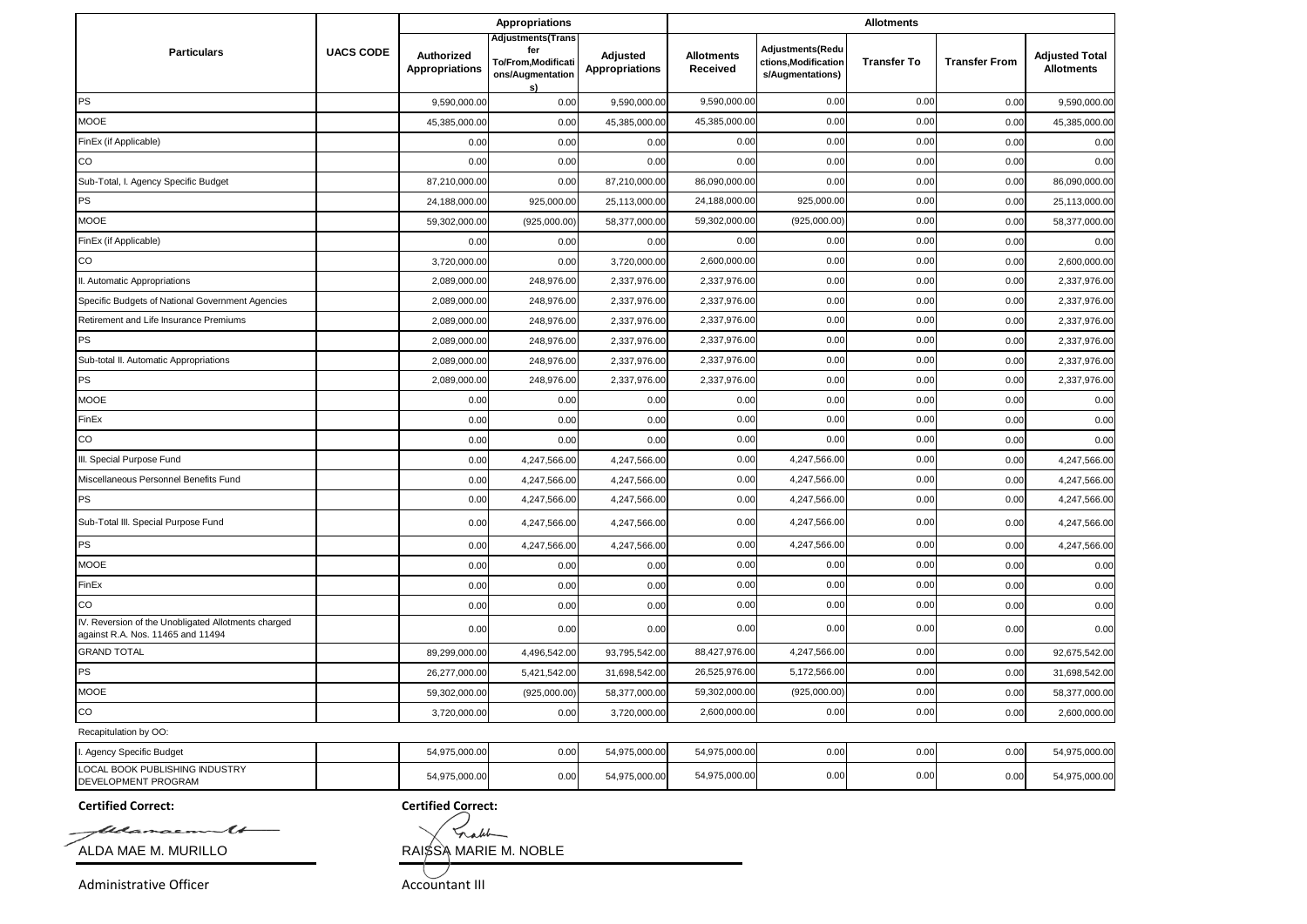#### **STATEMENT OF APPROPRIATION**

**As at the Quarter Ending Decem** 

| Department                      | : Departmen     |
|---------------------------------|-----------------|
| Agency/Entity                   | : National Bo   |
| <b>Operating Unit</b>           | $:$ < not appli |
| <b>Organization Code (UACS)</b> | : 07002000      |
| <b>Fund Cluster</b>             | : 01 Regular    |

MOOE Sub-Total, Operations Policy development, research, information system management, and information campaign PS PS MOOE **MOOF** Administration of awards, grants, and incentives Capacity building and trade promotion incentives PS OO : Local book publishing industry developed LOCAL BOOK PUBLISHING INDUSTRY DEVELOPMENT PROGRAM CO **Operations** MOOE FinEx (if Applicable) Sub-Total, General Administration and Support PS Administration of Personnel Benefits PS MOOE PS CO **1 Particulars** General Administration and Support Agency Specific Budget General Management and Supervision **<sup>11</sup> <sup>16</sup> <sup>17</sup> 20=(16+17+18+1 9)** 11,687,047.22| 24,930,163.30| 33,787,059.80| 14,759,696.61| 85,163,966.93| 7,248,420.76| 18,133,049.67| 22,071,909.43| 29,800,599.93| 77,253,979.79 9,559,634.96 10,151,454.77 5,271,808.24 5,531,314.97 30,514,212.94 5,156,008.50 8,362,763.56 7,044,671.18 1,297,206.55 27,860,649.79 9,559,634.96 10,151,454.77 5,271,808.24 5,215,714.28 30,198,612.25 5,156,008.50 8,362,763.56 7,044,671.18 10,151,454.757 800.91 3,268,828.03 | 1,718,078.87 | 1,509,439.09 | 1,605,021.46 | 1,5201,839.09 | 3,268,828.03 | 5,735,288.18 | 1,473,244.01 | 1,718,078.87 | 15,195,439.09 6,290,806.93 4,416,166.59 679,106.82 1,011,792.82 12,397,873.16 1,887,180.47 2,627,475.38 2,571,427.17 4,327,078.80 11,413,161.82 0.00 0.00 0.00 0.00 0.00 0.00 0.000 0.000 0.000 0.000 0.000 0.000 0.000 0.000 0.000 0.000 0.000 0.000 0.000 0.000 0.000 0.000 0.000 0.000 0.000 0.000 0.000 0.000 0.000 0.000 0.000 0.000 0.000 0.000 0.000 0.000 0.000 0.000 0 0.00 0.00 0.00 0.00 0.00 0.00 0.00 0.000 0.00 0.00 0.00 0.00 0.00 0.00 0.00 0.00 0.00 0.00 0.00 0.00 0.00 0.00 0.00 0.00 0.00 0.00 0.00 0.00 0.00 0.00 0.00 0.00 0.00 0.00 0.00 0.00 0.00 0.00 0.00 0.00 0.00 0.00 0.00 0.00 0. 0.00 0.00 0.00 0.00 0.00 0.00 0.000 0.000 0.000 0.000 0.000 0.000 0.000 0.000 0.000 0.000 0.000 0.000 0.000 0.0 9,559,634.96 10,151,454.77 5,271,808.24 5,531,314.97 30,514,212.94 5,156,008.50 8,362,763.56 7,044,671.18 1,297,206.55 27,860,649.79 3,268,828.03 | 5,735,288.18 | 1,592,701.42 1,920,622.15 15,517,439.78 3,268,828.03 5,735,288.18 | 1,473,244.01 1,870,927.75 15,348,287.97 6,290,806.93 4,416,166.59 679,106.82 1,011,792.82 12,397,873.16 1,887,180.47 2,627,475.38 2,571,427.17 4,327,078.80 11,413,161.82 0.00 0.00 0.00 0.00 0.00 0.00 0.00 0.00 0.00 0.00 0.00 0.00 0.00 0.00 0.00 0.00 0 0.00**0 0.000 0.000 0.000 0.000 0.000** 0.00**0** 0.00**0** 0.00**0** 0.00**0** 0.00**0** 0.00**0** 1,099,200.00 0.00**0** 0.00**0** 1,099,200.00 2,127,412.26 14,778,708.53 28,515,251.56 9,228,381.64 54,649,753.99 2,092,412.26 9,770,286.11 15,027,238.25 22,503,393.38 49,393,330.00 2,127,412.26| 14,778,708.53| 28,515,251.56| 9,228,381.64| 54,649,753.99| 2,092,412.26| 9,770,286.11| 15,027,238.25| 22,503,393.38| 49,393,330.00 2,127,412.26| 14,778,708.53| 28,515,251.56| 9,228,381.64| 54,649,753.99| 2,092,412.26| 9,770,286.11| 15,027,238.25| 22,503,393.38| 49,393,330.00 1,327,946.27 13,143,180.54 25,686,913.03 3,957,743.27 44,115,783.11 1,292,946.27 8,183,758.12 13,851,717.90 17,042,424.95 40,370,847.24 1,232,849.01 1,646,849.01 1,623,849.01 1,687,452.97 5,800,000.00 1,232,849.01 1,666,849.01 1,323,849.01 1,687,452.97 5,800,000.00 95,097.26 11,496,331.53 24,454,064.02 2,270,290.30 38,315,783.11 60,097.26 6,536,909.11 12,618,868.89 15,354,971.98 34,570,847.24 653,499.00 1,368,499.00 2,125,185.36 1,166,861.60 5,314,044.96 653,499.00 1,319,499.00 675,185.36 1,614,690.60 4,262,873.96 653,499.00 878,499.00 653,499.00 904,503.00 3,090,000.00 653,499.00 878,499.00 653,499.00 904,503.00 3,090,000.00 0.00 490,000.00 1,471,686.36 262,358.60 2,224,044.96 0.00 441,000.00 21,686.36 710,187.60 1,172,873.96 145,966.99 267,028.99 703,153.17 4,103,776.77 5,219,925.92 145,966.99 267,028.99 500,334.99 3,846,277.83 4,759,608.80 145,449.99 145,449.99 200,449.99 700,000.00 517.00**|** 66,579.00**|** 557,703.18**|** 3,895,126.74| 4,519,925.92**|** 517.00**|** 66,579.00**|** 354,885.00**|** 3,637,627.80| 4,059,608.80 2,127,412.26 14,778,708.53 28,515,251.56 9,228,381.64 54,649,753.99 2,092,412.26 9,770,286.11 15,027,238.25 22,503,393.38 49,393,330.00 66,579.00 557,703.18 3,895,126.74 4,519,925.92 354,885.00 3,637,627.80 267,028.99 703,153.17 4,103,776.77 5,219,925.92 500,334.99 3,846,277.83 200,449.99 145,449.99 208,650.03 700,000.00 145,449.99 208,650.03 878,499.00 653,499.00 904,503.00 3,090,000.00 653,499.00 904,503.00 490,000.00 1,471,686.36 262,358.60 2,224,044.96 2.000 441,000.00 21,686.36 710,187.60 11,496,331.53 24,454,064.02 2,270,290.30 38,315,783.11 12,618,868.89 15,354,971.98 1,368,499.00 2,125,185.36 1,166,861.60 5,314,044.96 675,185.36 1,614,690.60 13,143,180.54 25,686,913.03 3,957,743.27 44,115,783.11 13,851,717.90 17,042,424.95 1,646,849.01 1,232,849.01 1,687,452.97 5,800,000.00 1,232,849.01 1,687,452.97 14,778,708.53 28,515,251.56 9,228,381.64 54,649,753.99 15,027,238.25 22,503,393.38 14,778,708.53 28,515,251.56 9,228,381.64 54,649,753.99 15,027,238.25 22,503,393.38 0.00 0.00 2,598,900.00 2,598,900.00 0.00 1,099,200.00 14,778,708.53 28,515,251.56 9,228,381.64 54,649,753.99 15,027,238.25 22,503,393.38 4,416,166.59 679,106.82 1,011,792.82 12,397,873.16 1,887,180.47 2,627,475.38 2,571,427.17 4,327,078.80 0.00 0.00 0.00 0.00 0.00 0.00 10,151,454.77 5,271,808.24 5,531,314.97 30,514,212.94 7,044,671.18 7,297,206.55 5,735,288.18 4,592,701.42 1,920,622.15 15,517,439.78 4,473,244.01 1,870,927.75 0.00 0.00 315,600.69 315,600.69 0.00 152,848.88 0.00 0.00 315,600.69 315,600.69 0.00 152,848.88 12,397,873.16 1,887,180.47 2,627,475.38 2,571,427.17 0.00 0.00 2,598,900.00 2,598,900.00 0.00 4,327,078.80 1,099,200.00 4,416,166.59 679,106.82 1,011,792.82 5,735,288.18 4,592,701.42 1,605,021.46 15,201,839.09 4,473,244.01 1,718,078.87 10,151,454.77 5,271,808.24 5,215,714.28 30,198,612.25 7,044,671.18 7,144,357.67 24,930,163.30 33,787,059.80 14,759,696.61 85,163,966.93 7,248,420.76 18,133,049.67 22,071,909.43 10,151,454.77 5,271,808.24 5,531,314.97 30,514,212.94 7,044,671.18 **<sup>12</sup> <sup>13</sup> <sup>14</sup> <sup>19</sup> 15=(11+12+13+1 4) <sup>18</sup> 4th Quarter Ending Dec. 31 TOTAL 4th Quarter Ending Dec. 31 TOTAL 1st Quarter Ending March 31 2nd Quarter Ending June 30 3rd Quarter Ending Sept. 30 1st Quarter Ending March 31 2nd Quarter Ending June 30 3rd Quarter Ending Sept. 30 Current Year Obligations Current Year Disbursements** 7,297,206.55 29,800,599.93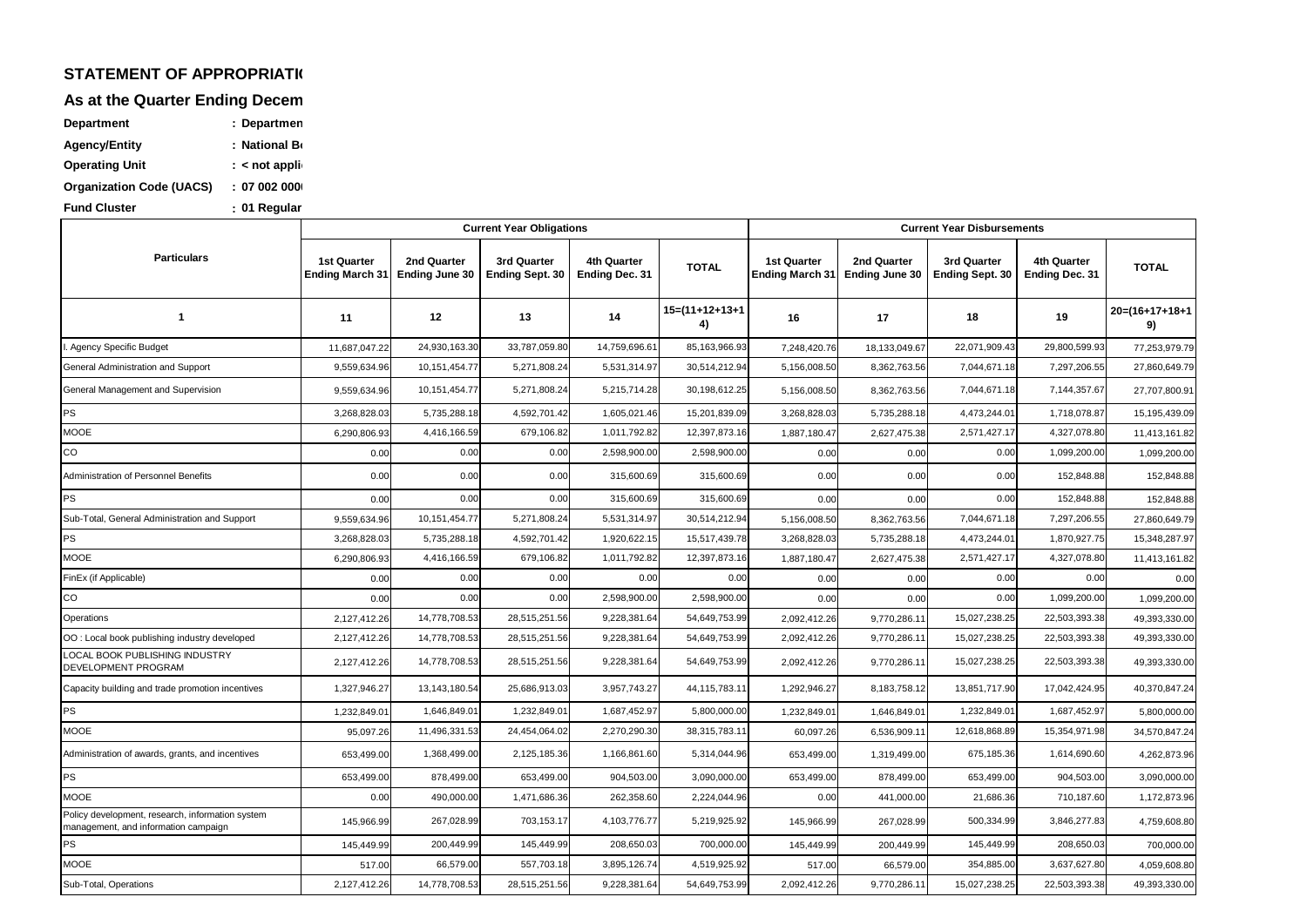|                                                                                          |                                              |                               | <b>Current Year Obligations</b>       |                               |               | <b>Current Year Disbursements</b>            |                               |                                       |                                      |               |
|------------------------------------------------------------------------------------------|----------------------------------------------|-------------------------------|---------------------------------------|-------------------------------|---------------|----------------------------------------------|-------------------------------|---------------------------------------|--------------------------------------|---------------|
| <b>Particulars</b>                                                                       | <b>1st Quarter</b><br><b>Ending March 31</b> | 2nd Quarter<br>Ending June 30 | 3rd Quarter<br><b>Ending Sept. 30</b> | 4th Quarter<br>Ending Dec. 31 | <b>TOTAL</b>  | <b>1st Quarter</b><br><b>Ending March 31</b> | 2nd Quarter<br>Ending June 30 | 3rd Quarter<br><b>Ending Sept. 30</b> | 4th Quarter<br><b>Ending Dec. 31</b> | <b>TOTAL</b>  |
| PS                                                                                       | 2,031,798.00                                 | 2,725,798.00                  | 2,031,798.00                          | 2,800,606.00                  | 9,590,000.00  | 2,031,798.00                                 | 2,725,798.00                  | 2,031,798.00                          | 2,800,606.00                         | 9,590,000.00  |
| <b>MOOE</b>                                                                              | 95,614.26                                    | 12,052,910.53                 | 26,483,453.56                         | 6,427,775.64                  | 45,059,753.99 | 60,614.26                                    | 7,044,488.11                  | 12,995,440.25                         | 19,702,787.38                        | 39,803,330.00 |
| FinEx (if Applicable)                                                                    | 0.00                                         | 0.00                          | 0.00                                  | 0.00                          | 0.00          | 0.00                                         | 0.00                          | 0.00                                  | 0.00                                 | 0.00          |
| CO                                                                                       | 0.00                                         | 0.00                          | 0.00                                  | 0.00                          | 0.00          | 0.00                                         | 0.00                          | 0.00                                  | 0.00                                 | 0.00          |
| Sub-Total, I. Agency Specific Budget                                                     | 11,687,047.22                                | 24,930,163.30                 | 33,787,059.80                         | 14,759,696.6                  | 85,163,966.93 | 7,248,420.76                                 | 18,133,049.67                 | 22,071,909.43                         | 29,800,599.93                        | 77,253,979.79 |
| PS                                                                                       | 5,300,626.03                                 | 8,461,086.18                  | 6,624,499.42                          | 4,721,228.15                  | 25,107,439.78 | 5,300,626.03                                 | 8,461,086.18                  | 6,505,042.01                          | 4,671,533.75                         | 24,938,287.97 |
| MOOE                                                                                     | 6,386,421.19                                 | 16,469,077.12                 | 27,162,560.38                         | 7,439,568.46                  | 57,457,627.15 | 1,947,794.73                                 | 9,671,963.49                  | 15,566,867.42                         | 24,029,866.18                        | 51,216,491.82 |
| FinEx (if Applicable)                                                                    | 0.00                                         | 0.00                          | 0.00                                  | 0.00                          | 0.00          | 0.00                                         | 0.00                          | 0.00                                  | 0.00                                 | 0.00          |
| CO                                                                                       | 0.00                                         | 0.00                          | 0.00                                  | 2,598,900.00                  | 2,598,900.00  | 0.00                                         | 0.00                          | 0.00                                  | 1,099,200.00                         | 1,099,200.00  |
| II. Automatic Appropriations                                                             | 518,841.1                                    | 535,298.40                    | 663,054.89                            | 584,407.38                    | 2,301,601.78  | 518,841.1                                    | 535,298.40                    | 663,054.89                            | 568,232.36                           | 2,285,426.76  |
| Specific Budgets of National Government Agencies                                         | 518,841.1                                    | 535,298.40                    | 663,054.89                            | 584,407.38                    | 2,301,601.78  | 518,841.1                                    | 535,298.40                    | 663,054.89                            | 568,232.36                           | 2,285,426.76  |
| Retirement and Life Insurance Premiums                                                   | 518,841.1                                    | 535,298.4                     | 663,054.89                            | 584,407.38                    | 2,301,601.78  | 518,841.1                                    | 535,298.40                    | 663,054.89                            | 568,232.36                           | 2,285,426.76  |
| PS                                                                                       | 518,841.1                                    | 535,298.40                    | 663,054.89                            | 584,407.38                    | 2,301,601.78  | 518,841.1                                    | 535,298.40                    | 663,054.89                            | 568,232.36                           | 2,285,426.76  |
| Sub-total II. Automatic Appropriations                                                   | 518,841.1                                    | 535,298.40                    | 663,054.89                            | 584,407.38                    | 2,301,601.78  | 518,841.1                                    | 535,298.40                    | 663,054.89                            | 568,232.36                           | 2,285,426.76  |
| PS                                                                                       | 518,841.1                                    | 535,298.40                    | 663,054.89                            | 584,407.38                    | 2,301,601.78  | 518,841.1                                    | 535,298.40                    | 663,054.89                            | 568,232.36                           | 2,285,426.76  |
| <b>MOOE</b>                                                                              | 0.00                                         | 0.00                          | 0.00                                  | 0.00                          | 0.00          | 0.00                                         | 0.00                          | 0.00                                  | 0.00                                 | 0.00          |
| FinEx                                                                                    | 0.00                                         | 0.00                          | 0.00                                  | 0.00                          | 0.00          | 0.00                                         | 0.00                          | 0.00                                  | 0.00                                 | 0.00          |
| CO                                                                                       | 0.00                                         | 0.00                          | 0.00                                  | 0.00                          | 0.00          | 0.00                                         | 0.00                          | 0.00                                  | 0.00                                 | 0.00          |
| III. Special Purpose Fund                                                                | 0.00                                         | 0.00                          | 0.00                                  | 4,245,175.84                  | 4,245,175.84  | 0.00                                         | 0.00                          | 0.00                                  | 4,176,412.45                         | 4,176,412.45  |
| Miscellaneous Personnel Benefits Fund                                                    | 0.00                                         | 0.00                          | 0.00                                  | 4,245,175.84                  | 4,245,175.84  | 0.00                                         | 0.00                          | 0.00                                  | 4,176,412.45                         | 4,176,412.45  |
| <b>PS</b>                                                                                | 0.00                                         | 0.00                          | 0.00                                  | 4,245,175.84                  | 4,245,175.84  | 0.00                                         | 0.00                          | 0.00                                  | 4,176,412.45                         | 4,176,412.45  |
| Sub-Total III. Special Purpose Fund                                                      | 0.00                                         | 0.00                          | 0.00                                  | 4,245,175.84                  | 4,245,175.84  | 0.00                                         | 0.00                          | 0.00                                  | 4,176,412.45                         | 4,176,412.45  |
| PS                                                                                       | 0.00                                         | 0.00                          | 0.00                                  | 4,245,175.84                  | 4,245,175.84  | 0.00                                         | 0.00                          | 0.00                                  | 4,176,412.45                         | 4,176,412.45  |
| MOOE                                                                                     | 0.00                                         | 0.00                          | 0.00                                  | 0.00                          | 0.00          | 0.00                                         | 0.00                          | 0.00                                  | 0.00                                 | 0.00          |
| FinEx                                                                                    | 0.00                                         | 0.00                          | 0.00                                  | 0.00                          | 0.00          | 0.00                                         | 0.00                          | 0.00                                  | 0.00                                 | 0.00          |
| CO                                                                                       | 0.00                                         | 0.00                          | 0.00                                  | 0.00                          | 0.00          | 0.00                                         | 0.00                          | 0.00                                  | 0.00                                 | 0.00          |
| IV. Reversion of the Unobligated Allotments charged<br>against R.A. Nos. 11465 and 11494 | 0.00                                         | 0.00                          | 0.00                                  | 0.00                          | 0.00          | 0.00                                         | 0.00                          | 0.00                                  | 0.00                                 | 0.00          |
| <b>GRAND TOTAL</b>                                                                       | 12,205,888.33                                | 25,465,461.70                 | 34,450,114.69                         | 19,589,279.83                 | 91,710,744.55 | 7,767,261.87                                 | 18,668,348.07                 | 22,734,964.32                         | 34,545,244.74                        | 83,715,819.00 |
| PS                                                                                       | 5,819,467.1                                  | 8,996,384.58                  | 7,287,554.3                           | 9,550,811.37                  | 31,654,217.40 | 5,819,467.14                                 | 8,996,384.58                  | 7,168,096.90                          | 9,416,178.56                         | 31,400,127.18 |
| MOOE                                                                                     | 6,386,421.1                                  | 16,469,077.12                 | 27,162,560.38                         | 7,439,568.46                  | 57,457,627.15 | 1,947,794.73                                 | 9,671,963.49                  | 15,566,867.42                         | 24,029,866.18                        | 51,216,491.82 |
| $_{\rm CO}$                                                                              | 0.00                                         | 0.00                          | 0.00                                  | 2,598,900.00                  | 2,598,900.00  | 0.00                                         | 0.00                          | 0.00                                  | 1,099,200.00                         | 1,099,200.00  |
| Recapitulation by OO:                                                                    |                                              |                               |                                       |                               |               |                                              |                               |                                       |                                      |               |
| I. Agency Specific Budget                                                                | 2,127,412.26                                 | 14,778,708.53                 | 28,515,251.56                         | 9,228,381.64                  | 54,649,753.99 | 2,092,412.26                                 | 9,770,286.11                  | 15,027,238.25                         | 22,503,393.38                        | 49,393,330.00 |
| LOCAL BOOK PUBLISHING INDUSTRY<br>DEVELOPMENT PROGRAM                                    | 2,127,412.26                                 | 14,778,708.53                 | 28,515,251.56                         | 9,228,381.64                  | 54,649,753.99 | 2,092,412.26                                 | 9,770,286.11                  | 15,027,238.25                         | 22,503,393.38                        | 49,393,330.00 |

**Certified Correct:**

fleanacmm 16

ALDA MAE M. MURILLO

Administrative Officer

**Recommending Approval: Approved By:** *A* **Approved By:** *A* 

RYAN A. ESTEBAN CHARISSE AQUINO-TUGADE

OIC, Deputy Executive Director **Executive Director** Executive Director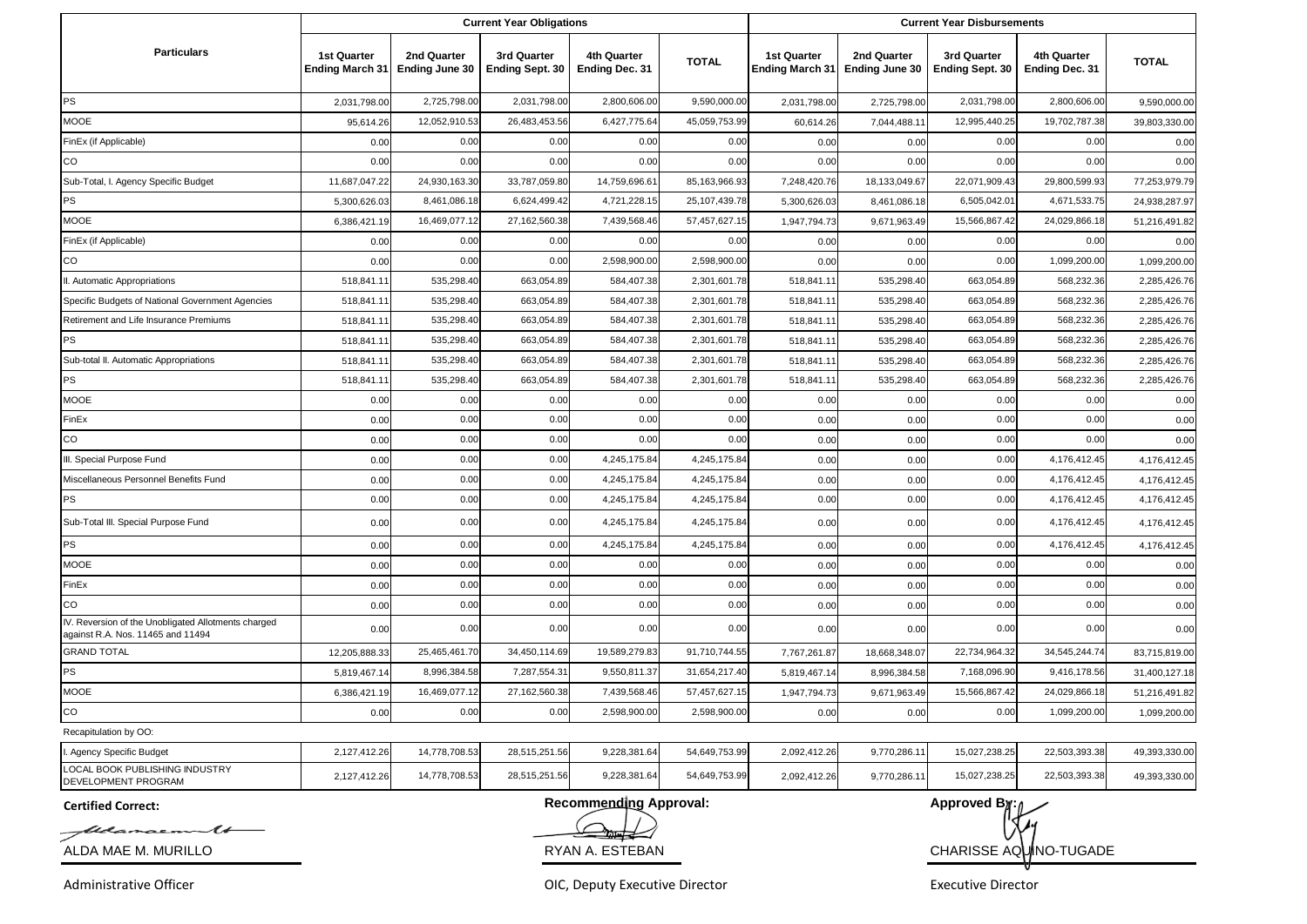### **STATEMENT OF APPROPRIATI(**

# **As at the Quarter Ending Decem**

| <b>Department</b>               | : Departmen      |   |                                    |
|---------------------------------|------------------|---|------------------------------------|
| <b>Agency/Entity</b>            | : National Bo    | X | <b>Current Year Appropriations</b> |
| <b>Operating Unit</b>           | $:$ < not applie |   | <b>Supplemental Appropriations</b> |
| <b>Organization Code (UACS)</b> | : 070020000      |   | <b>Continuing Appropriations</b>   |
| <b>Fund Cluster</b>             | : 01 Regular     |   |                                    |

|                                                                                          | <b>Balances</b>   |                   |                                   |                               |  |  |  |
|------------------------------------------------------------------------------------------|-------------------|-------------------|-----------------------------------|-------------------------------|--|--|--|
| <b>Particulars</b>                                                                       | <b>Unreleased</b> | Unobligated       | Unpaid Obligations(15-20)=(23+24) |                               |  |  |  |
|                                                                                          | Appro             | <b>Allotments</b> | Due and Demandable                | Not Yet Due and<br>Demandable |  |  |  |
| 1                                                                                        | 21                | 22                | 23                                | 24                            |  |  |  |
| I. Agency Specific Budget                                                                | 1,120,000.00      | 926,033.07        | 169,151.81                        | 7,740,835.33                  |  |  |  |
| General Administration and Support                                                       | 1,120,000.00      | 600,787.06        | 169,151.81                        | 2,484,411.34                  |  |  |  |
| General Management and Supervision                                                       | 1,120,000.00      | 595,387.75        | 6,400.00                          | 2,484,411.34                  |  |  |  |
| PS                                                                                       | 0.00              | 160.91            | 6,400.00                          | 0.00                          |  |  |  |
| MOOE                                                                                     | 0.00              | 594.126.84        | 0.00                              | 984.711.34                    |  |  |  |
| CO                                                                                       | 1,120,000.00      | 1,100.00          | 0.00                              | 1,499,700.00                  |  |  |  |
| Administration of Personnel Benefits                                                     | 0.00              | 5,399.31          | 162,751.81                        | 0.00                          |  |  |  |
| PS                                                                                       | 0.00              | 5,399.31          | 162,751.81                        | 0.00                          |  |  |  |
| Sub-Total, General Administration and Support                                            | 1,120,000.00      | 600.787.06        | 169.151.81                        | 2,484,411.34                  |  |  |  |
| PS                                                                                       | 0.00              | 5,560.22          | 169,151.81                        | 0.00                          |  |  |  |
| <b>MOOE</b>                                                                              | 0.00              | 594,126.84        | 0.00                              | 984,711.34                    |  |  |  |
| FinEx (if Applicable)                                                                    | 0.00              | 0.00              | 0.00                              | 0.00                          |  |  |  |
| CO                                                                                       | 1,120,000.00      | 1,100.00          | 0.00                              | 1,499,700.00                  |  |  |  |
| Operations                                                                               | 0.00              | 325,246.01        | 0.00                              | 5,256,423.99                  |  |  |  |
| OO: Local book publishing industry developed                                             | 0.00              | 325,246.01        | 0.00                              | 5,256,423.99                  |  |  |  |
| LOCAL BOOK PUBLISHING INDUSTRY<br>DEVELOPMENT PROGRAM                                    | 0.00              | 325,246.01        | 0.00                              | 5,256,423.99                  |  |  |  |
| Capacity building and trade promotion incentives                                         | 0.00              | 7,216.89          | 0.00                              | 3,744,935.87                  |  |  |  |
| PS                                                                                       | 0.00              | 0.00              | 0.00                              | 0.00                          |  |  |  |
| <b>MOOE</b>                                                                              | 0.00              | 7,216.89          | 0.00                              | 3,744,935.87                  |  |  |  |
| Administration of awards, grants, and incentives                                         | 0.00              | 8,955.04          | 0.00                              | 1,051,171.00                  |  |  |  |
| PS                                                                                       | 0.00              | 0.00              | 0.00                              | 0.00                          |  |  |  |
| <b>MOOE</b>                                                                              | 0.00              | 8,955.04          | 0.00                              | 1,051,171.00                  |  |  |  |
| Policy development, research, information system<br>management, and information campaign | 0.00              | 309,074.08        | 0.00                              | 460,317.12                    |  |  |  |
| PS                                                                                       | 0.00              | 0.00              | 0.00                              | 0.00                          |  |  |  |
| MOOE                                                                                     | 0.00              | 309,074.08        | 0.00                              | 460,317.12                    |  |  |  |
| Sub-Total, Operations                                                                    | 0.00              | 325,246.01        | 0.00                              | 5,256,423.99                  |  |  |  |